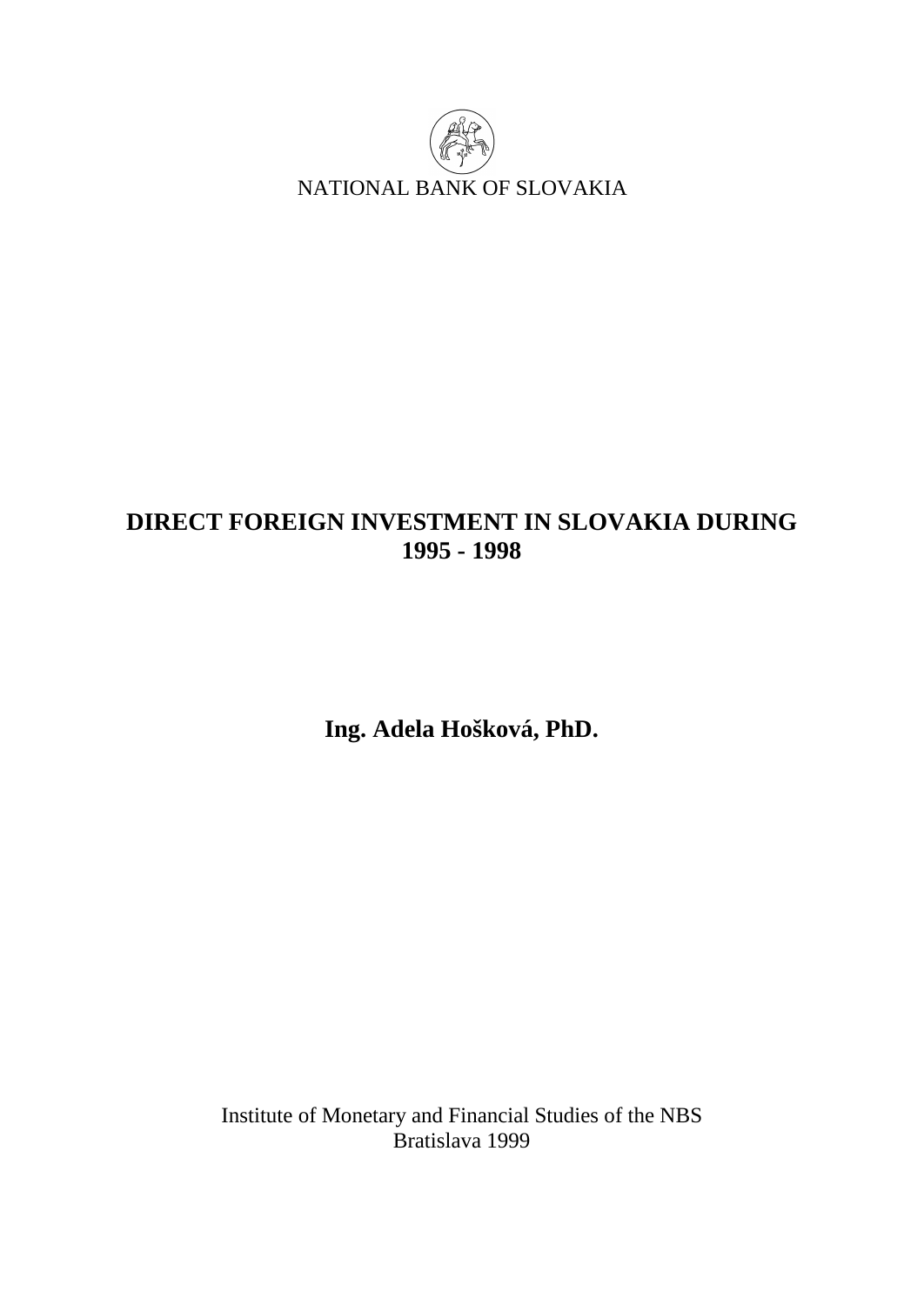# **Direct Foreign Investment in Slovakia during 1995 - 1998**

 *Direct foreign investment represents an irreplaceable source of finance for the Slovak economy. According to estimates made by the Ministry of Economy, the volume of capital required for restructuring and revitalisation of industry during 1996 - 2000, is expected to reach Sk 216.9 billion, of which own-resources of the entrepreneurial sector account for Sk 150.7 billion (69.5%). The remainder will have to be financed from other sources, where direct foreign investment and bank loans are expected to play a significant role.* 

#### **Importance of direct foreign investment**

 The current level of direct foreign investment (DFI) in Slovakia neither satisfies the needs of the corporate sector, nor the expectations of economic and political bodies. However, the effects of direct foreign investment on the Slovak economy (particularly in the production sector) can be characterised, on the basis of previous results, as positive. Organisations with foreign capital participation, or those 100% owned by foreign investors, showed, in many cases, marked improvement in the effectiveness of production. This was due to the modernisation of technological equipment; improvements in product quality, accompanied by a price increase; growth in the economic efficiency of production; improved management and organisation; rise in the professional level of employees; wage increases; and increase in labour productivity and production volume, through the maintenance of the domestic market and its extension to foreign markets, mostly with the help of a foreign partner. All this is having a positive effect on the pro-export orientation of business organisations.

 A significance role could also be played by the so-called 'multiplication effects' arising from extension of the range of domestic products. This applies mainly to small domestic production companies that are not able to enter into international cooperation by themselves, but with the participation of leading foreign investors, have the opportunity to take part in local and international cooperation (e.g. Volkswagen co-operates with 15 small Slovak enterprises, which manufacture spare parts for the company in large amounts). This will significantly influence the regional structure of foreign investment in the country.

 With regard to employment, direct foreign investment in Slovakia makes a significant contribution to the stabilisation, or growth of domestic employment, improved workforce skills, and higher wage levels. A significant factor attracting foreign investment in Slovakia is the workforce factor: Slovakia has a well-qualified and highly competitive workforce (due to the low level of wages). Therefore, during the selection of a suitable location for DFI, a significant stimulus will arrive from the low level of labour costs, especially in areas with labour-intensive production. However, the advantage arising from low wages will gradually diminish with the rise in wages in the Slovak economy.

 The criterion of profitability is reflected in structural and political goals, among which the level of expertise occupies a central place. This applies both to technological expertise, associated with personnel and production characteristics, and management expertise, as they are interdependent.

 The application of a specific technology is determined by its close connection to the location of the organisation's registered office. The quality and level of technology are dependent on direct aspects and relationships with various sub-contractors, through pressure exerted on the level of production and indirect employee-related effects.

The variety of ratings published in banking journals indicates that, when a country is being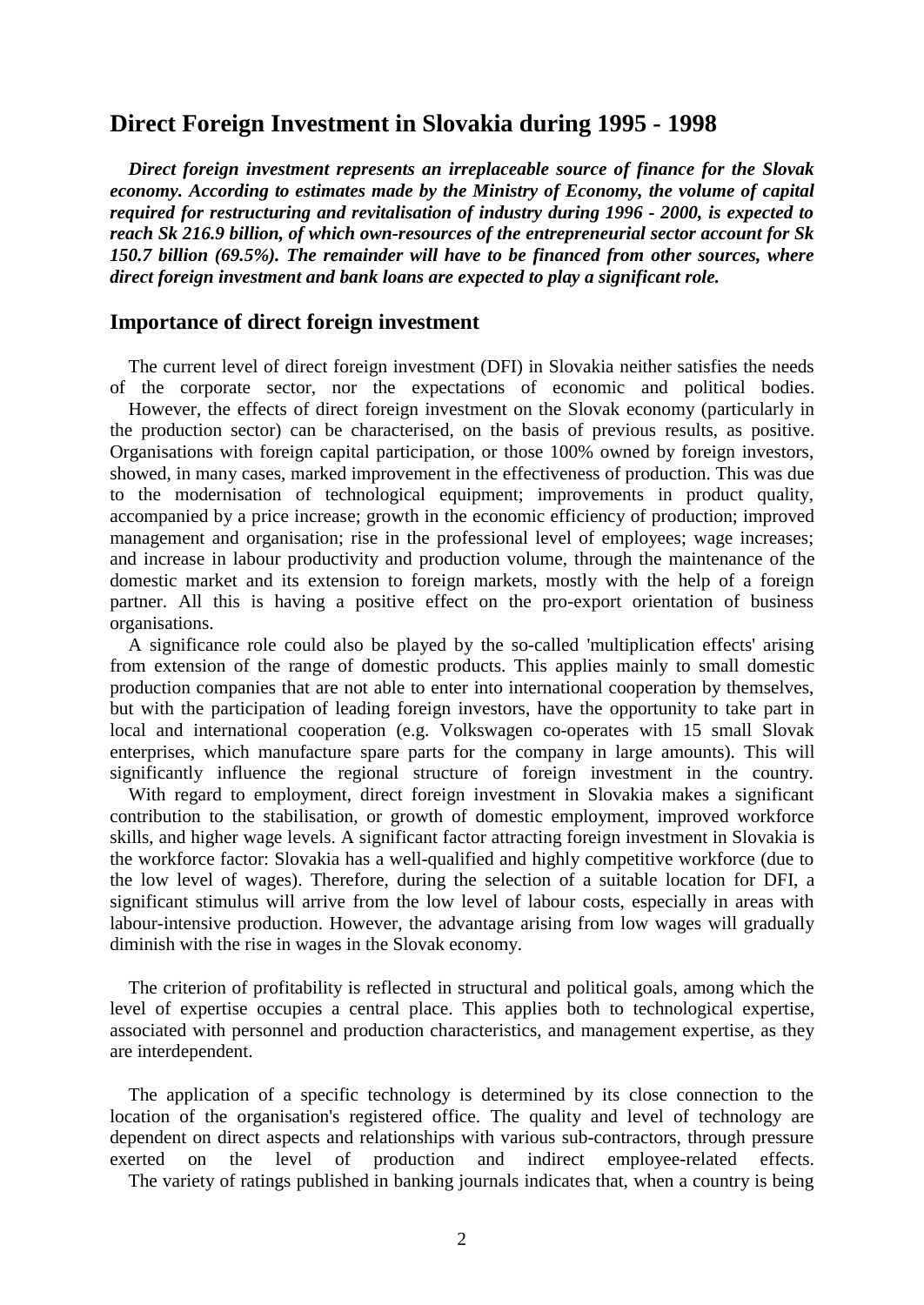evaluated by potential investors, the main criteria are the country's political and economic stability and, to a lesser but still significant extent, the size of the market. For the time being, the results of such evaluations are not positive enough in the case of Slovakia and represent an obvious reason for the low level of investment in the Slovak economy. For this reason, most investment in the Slovak Republic is short-term (trade, services, small production companies), since large-scale investments require long-term guarantees of safety and security.

 From a regional point of view, transport conditions in the given country are also important, especially for large companies involved in internal cooperation. This applies mainly to the production of spare parts and components, which is dependent on local transport conditions in the country concerned. Large corporations seek to economise on the transport of spare parts as well, so the saving of time during transport is a prime factor in the selection of company site with regard to access to motorway, airport, railway, or waterway networks. This aspect is often taken into account in the case of two-way transport between company site and the place of further processing. Prior to 1998, direct foreign investment was concentrated mainly in Bratislava and its environs, and accounted for 60 - 65% of total investment, to the detriment of other towns and regions. This was due to the strategic location of Bratislava, the concentration of executive, legislative, and banking institutions, the presence of a skilled workforce, undeveloped infrastructure, etc. The other towns and regions accounted for less then 40% of the total, and that was unevenly distributed: 32% in the Trnava, Nitra, and Trencin regions; about 5% in the Banska Bystrica and Zilina regions; and less than 1% in the Presov and Kosice regions.

 From this point of view, the year 1998 is interesting since the occurrence of two largevolume activities caused a change in absolute terms. During the first half of the year, the volume of DFI reached 56.9% in the Košice region; 37.4% in the Bratislava region; and less than 6% in other regions.

 Up to now, direct foreign investment (DFI) has had a positive effect on the balance of trade and payments. The assumption that foreign exchange reserves would be considerably reduced during the initial years due to restructuring and modernisation, has failed to be borne out in the last eight years. On the contrary, it was already clear by 1995 that the inflow of foreign capital to Slovakia was slow, but in respect of its capitalisation through foreign trade, it represents a relatively high proportion of total imports (30 - 42%) and exports (29 - 37%). While imports are dominated by large business organisations, which also import raw materials and machinery for Slovak production companies, exports in the joint venture sector support domestic production companies, mainly in metal-working, pharmaceutical, chemical, timber industries, consumer electronics (white-goods), etc.

 Results for the 1st half of 1998, however, showed a relatively sharp decline in comparison with the corresponding period of the previous year. During the 1st half of 1998, numerous organisations in machine and chemical industries recorded reduced volumes of exports; some machine engineering companies failed to export at all. With regard to imports, large business companies saw an increase of approximately 15%. On the other hand, the volume of car imports increased. Annual results are, however, more significant since many companies supply goods towards the end of the year.

The exclusion of business organisations from the material under review confirms that large business organisations increase the import of foreign capital and are responsible for the fact that the exported capital continues to be exceeded by imports. This confirms our belief that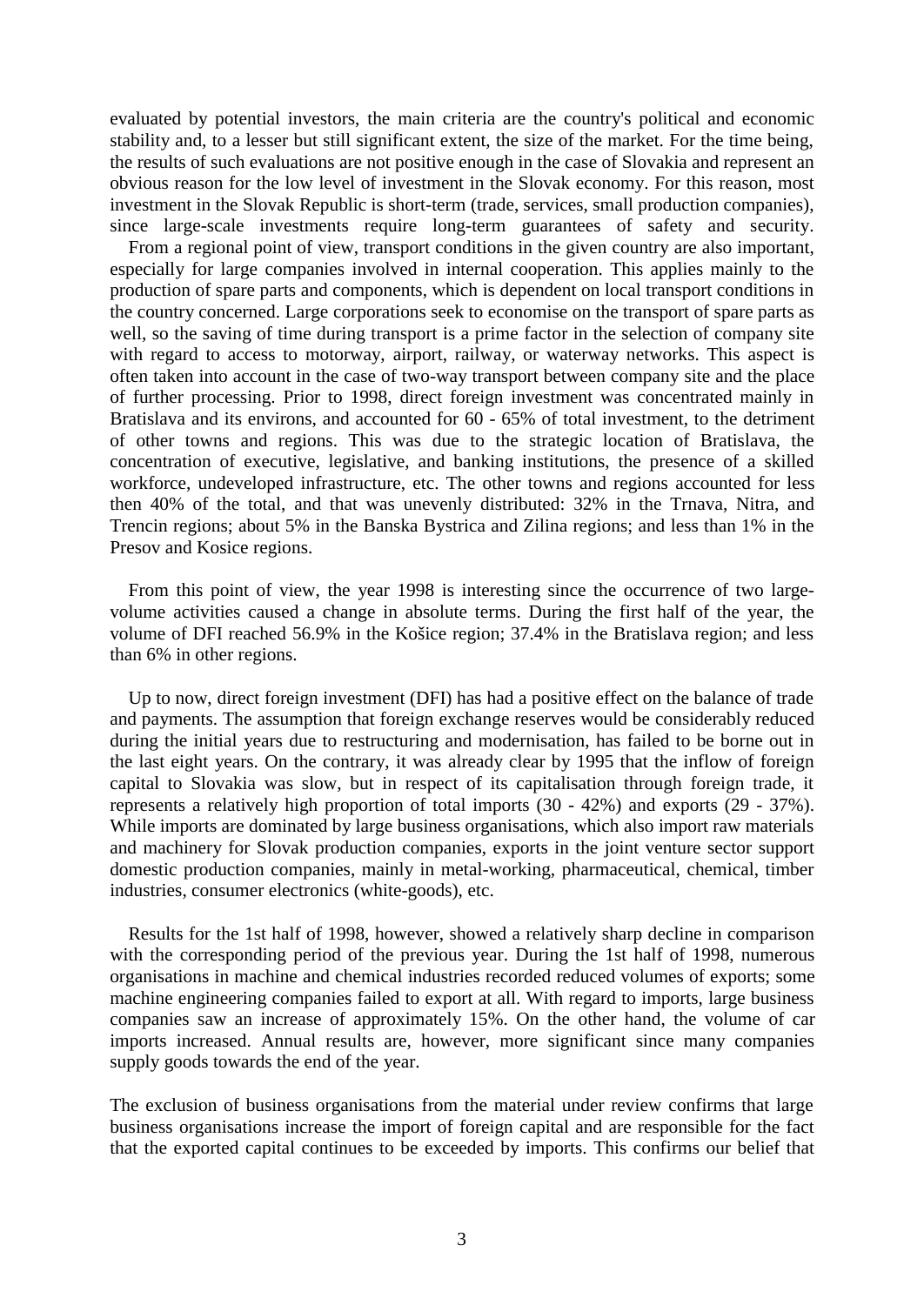DFI in production companies is having a positive effect on the balance of trade and payments, i.e. via an increased share in exports.

# **Export of Slovak capital to foreign markets**

 An increase has also been recorded in the volume of direct investments made by Slovak entities abroad.

 The export of capital from Slovakia, which started only a short-time ago, is having a positive effect on the country's exports - through the establishment of business organisations abroad (assuming they sell domestic products), production activities, exports of semi-finished goods and spare parts for finished products abroad, and where our joint ventures promote the so-called additional sale of products (i.e. the parent company's products that are not included in the joint venture's production programme or the products of other domestic manufacturers). Unlike import, the export of investment capital is having a very positive effect on trading activity. It promotes the export of domestic goods and, where earnings are remitted to the home country, they positively influence the level of foreign exchange reserves. In the future, the volume of Slovak capital exported and invested in business organisations in the production sector, may significantly influence the balance of trade and payments. Investment by Slovak companies abroad will need to be adequately secured against political and economic risks. For smaller companies, it will be necessary to create reliable sources of information on countries, where Slovak capital is to be invested. There is a need for detailed information on potential partners, legislative conditions, including the capacity of the market in the host country (small and medium-sized companies have insufficient resources for the provision of own-advisory services).

## **Direct foreign investment in the banking sector**

 At present, most direct foreign investment (DFI) is made in the banking sector, i.e. 22.6% of the total volume of DFI in Slovakia during the first half of 1998 (compared with 25.7% in 1997). Direct foreign investment has had a highly positive effect on the development of the banking sector. It has created a competitive environment in the banking market, which has stimulated domestic banks to develop to foreign banking institution standards in a relatively short period of time. Banking technology is being upgraded along with the culture of banking business. To complete the ongoing process of restructuring, it will be necessary to stabilise the positions of domestic banks (which will require another 2 or 3 years); to extend the range of banking products; improve the bad loan portfolios of banks (where it is necessary); increase the productivity of banking personnel; and to upgrade the equipment of banks.

 In the near future, the banking sector will have to prepare for the establishment of branches and representative offices abroad. Banks have numerous reasons for doing so: to maintain the existing clientele, mediate important information on business opportunities abroad to Slovak entities, and to develop international strategies.

 In this area, we should concentrate first and foremost on countries that have long-term trade relations with Slovakia, particularly in terms of exports. It is fair to assume that Slovak businesses will direct their exports to those countries, and will therefore need the services of their domestic banks.

 The approach of Slovak banking to banking standards in advanced economies is very important with regard to Slovakia's intention to join the European Union.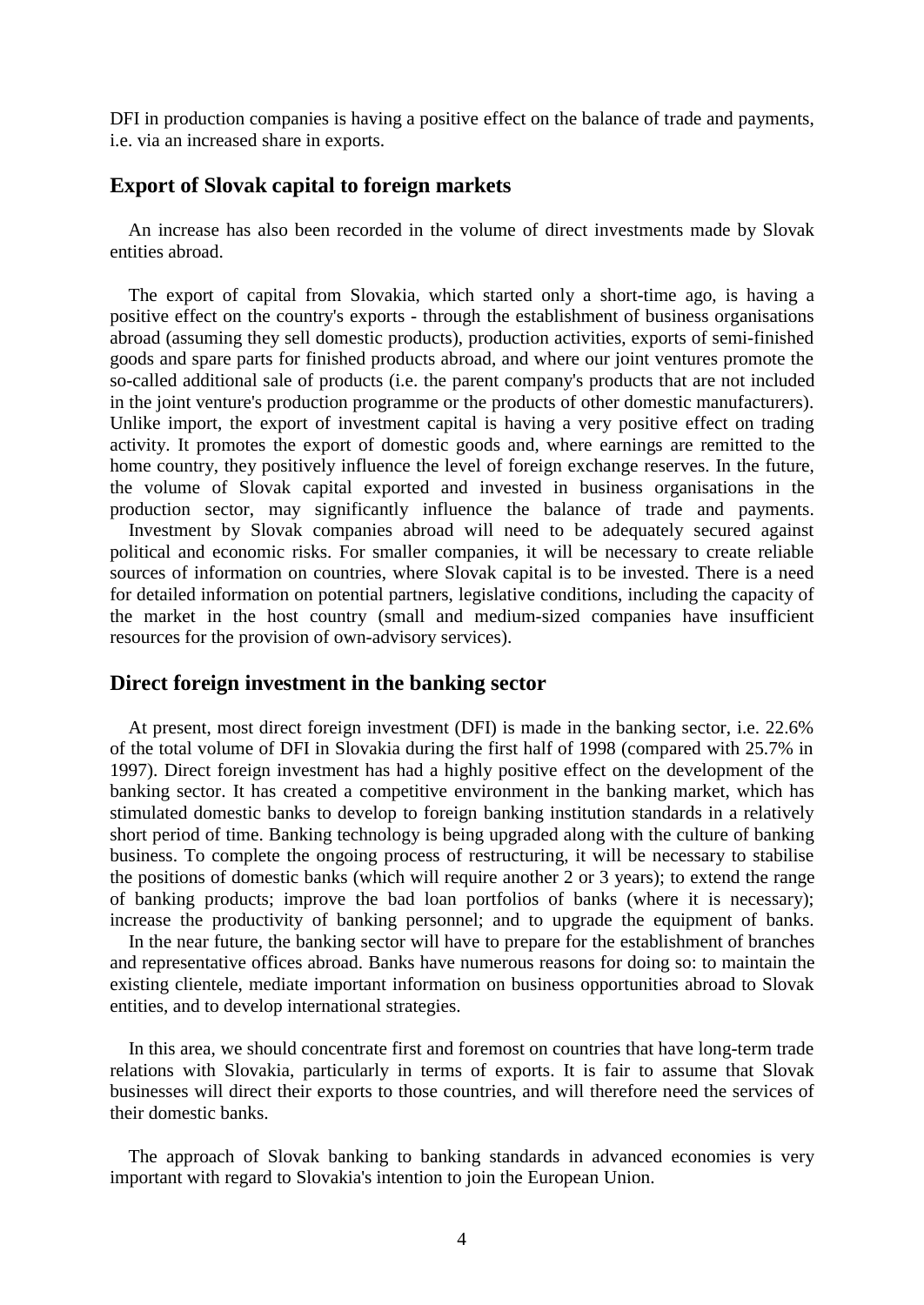#### **Problems related to direct foreign investment in Slovakia**

 A significant criterion for the entry of foreign capital to a specific country is political and economic stability. The country's economy should be characterised by sound macroeconomic development, stable political situation, legal framework, and a sound banking system. Such conditions are essential for large investments, which need long-term guarantees. Frequent political changes are a major reason why major investors employ wait-and-see tactics in relation to certain countries. Frequent legislative changes also have a destabilising effect.

 For foreign investors, a factor of uncertainty is the long lasting provisional situation in the area of ownership relations, where the protracted privatisation of Slovak companies has had marked negative consequences.

 Another factor influencing potential foreign investors is the overall entrepreneurial climate in the economy, including tax incentives for investors. In this respect, Slovakia has much to offer compared with advanced market economies. It will be necessary to strike a balance between stimulation of investment in the Slovak economy (such a system has not yet been created) and measures designed to direct foreign investment to selected industries and regions (which could be viewed unattractive by foreign companies). In the interest of complex economic development and the achievement of maximum multiplication effects from foreign investments (via customer- supplier relations, the transfer of new technologies, know-how, etc.), the two approaches will have to be combined if foreign organisations are not to be discouraged from investing in the Slovak economy.

 For that reason, it is important that the State should create favourable conditions for foreign investment in other sectors as well. Such conditions are essential for foreign investors in making decisions on the allocation of resources. The existence of a complex economic infrastructure (transport, communications, information, financial, educational systems, etc.) is very important. In some areas of the infrastructure, especially in information and transport, Slovakia is below the level of advanced industrial countries.

 Businesses that pay increased attention to international cooperation and select their foreign partners after careful consideration, have begun to achieve positive results. On the other hand, many Slovak companies apply only short-term criteria when selecting a foreign partner. They are often ready to establish a joint venture with the first potential partner they meet (often by chance), who can help them to overcome current problems. They often give preference to immediate results to long-term strategic prospects. Before the selection of a partner in a joint venture, it is necessary to obtain basic data on all potential partners, e.g. their position in the world, size and stability of capital, market share (in the home country and in international markets), prospects for growth during the next ten years, product quality, latest innovations, suitability of products to Slovak conditions, assistance in entry to foreign markets, etc.). It is also important that the company wishing to establish a joint venture with a foreign partner, should have its own business strategy.

## **Conclusion**